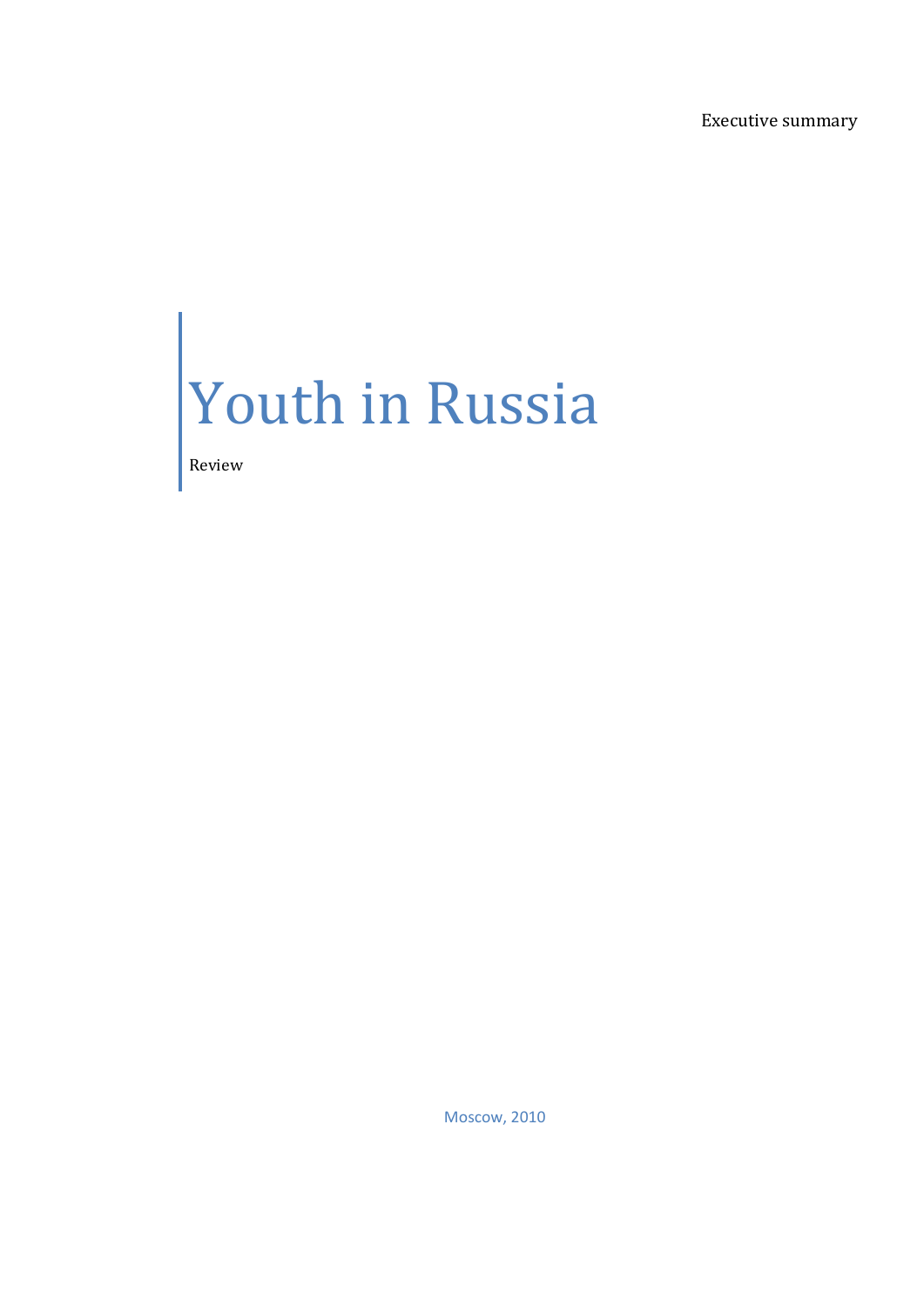## **Youth in Russia: a literature review**

## **Resume**

The review has been prepared by Yael Ohana, International Expert at Frankly Speaking Training Development, and edited and adapted by Russian experts in youth studies and youth policy: Val.A.Lukov, Yu.A.Zubok, V.G.Leonov, M.L.Agranovich.

When commissioning the writing of this literature review, the UN Team Group on Youth Policy working in Russia pursued two following goals:

to support the process of youth policy development in Russia, having determined the key topics and issues which should be in the focus of attention during youth policy discussion by means of critical analysis of the documentation, resources and information from stakeholders who can provide data regarding the priority needs of the youth;

carry out an extensive review of the literature published during the last five years in Russia and in other countries, both in Russian and English languages, regarding youth in Russia, making an emphasis on the existing and available academic research (both empirical and theoretic), and analyse the youth policy which is being currently implemented in the country from their standpoint.

In the current review the main attention is focused on the following thematic sections which are relevant for characterizing youth policy:

I. DISCUSSIONS REGARDING YOUTH AND THE BASIS FOR YOUTH POLICY IN RUSSIA. Publications have been reviewed in which an attempt is made to present a generalized image of the Russian youth. The approaches of Russian researchers to the development of youthrelated theories have been identified. The opinions of the participants of discussions regarding youth policies have been presented.

II. CURRENT STATUS OF THE RUSSIAN YOUTH. In the section "Demography and health" topics related to the demographic crisis, the attitude of youth to family and its reproductive behaviour, the housing problem, the state of health of the youth have been reviewed. In the section "Education and employment" the attention is focused on literature covering problems concerning access to quality education and employment for young people. In the section "Social integration" materials of empirical research and conclusions regarding the adaptation of youth to the social situation are presented, as well as practices of social solidarity and social communication experience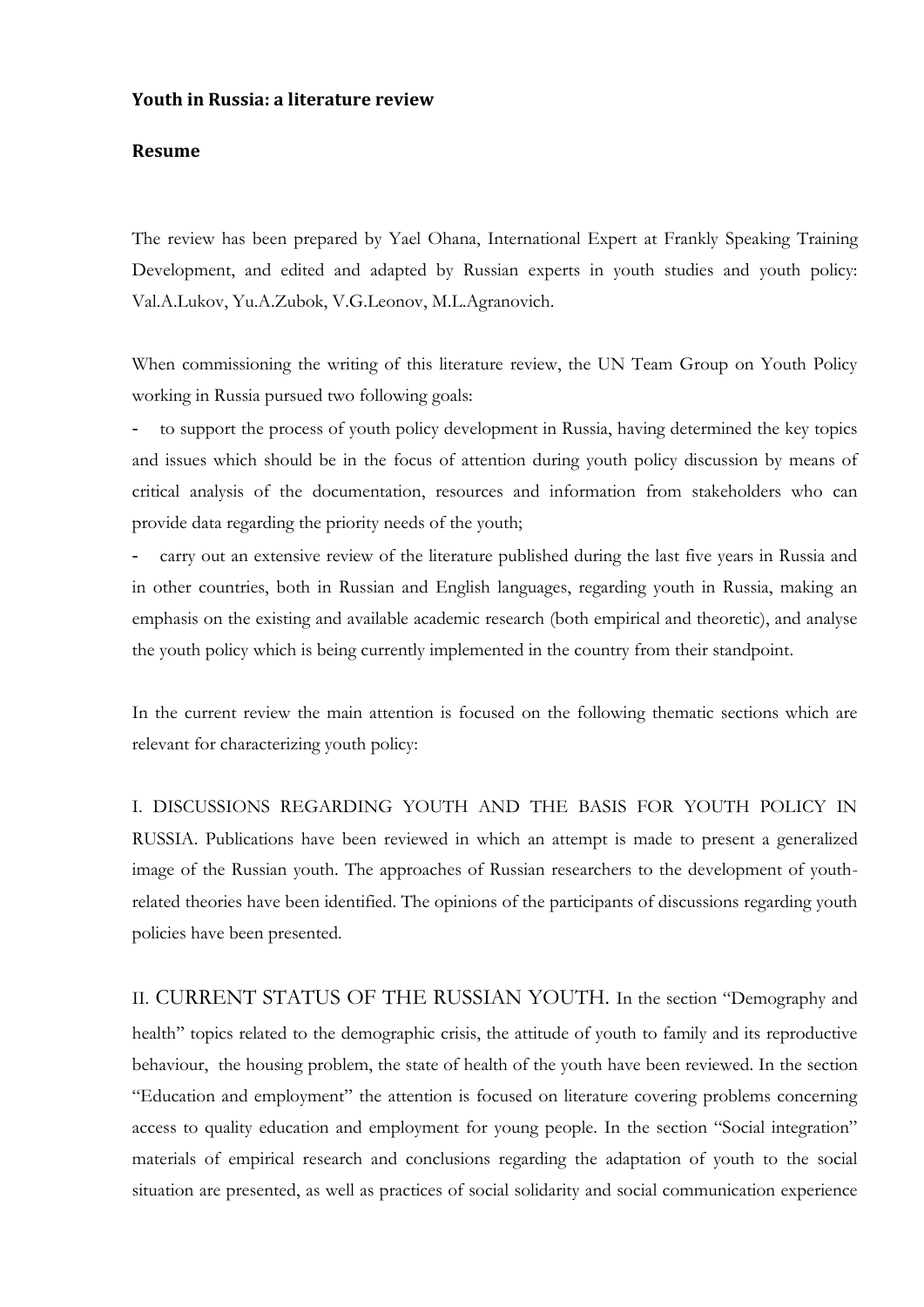typical for this age group, the perception of their own status by young people, information related to leisure time activities typical among young Russians, their access to leisure infrastructure. On the basis of this research special risks regarding social adaptation have been reviewed, including social orphanhood, homelessness, youth crime.

III. VALUE ORIENTATIONS, IDEOLOGICAL AND POLITICAL PROCESSES AMONG THE YOUTH ENVIRONMENT. In this part of the review research results are presented which disclose the problem of values and value orientations among young people (the hierarchy of youth values, values of national originality, spirituality, patriotism, attitude to military service, orientation towards professional values), as well as a number of problems consolidated in the section "Citizenship", where the political activity and political culture are considered, the young people"s citizenship, their ability to fulfil civil commitments, the conditions created for their manifestation of their civil engagement, extremist youth subcultures, participation in social life, in decision-making.

These and other issues are presented in the form of an analytical review of the existing literature. A wide range of sources has been used in the review. They included: Russian and international scientific literature sources, in particular the [JSTOR;](http://www.jstor.org/?cookieSet=1) [Muse;](http://muse.jhu.edu/) [SpringerLink;](http://www.springer.com/?SGWID=5-102-0-0-0) [Academic](http://www.ebscohost.com/thisTopic.php?marketID=1&topicID=3) Search Elite; [Sage;](http://online.sagepub.com/) [EcSocMan;](http://ecsocman.edu.ru/) [EastView](http://www.eastview.com/main/index.aspx) databases; (academic) electronic magazines «Russian Education and Society», Russian Social Science [Review,](http://www.mesharpe.com/mall/results1.asp?ACR=rss) Herald of the Russian [Academy](http://www.maik.ru/cgi-perl/journal.pl?name=herald&page=main) of Sciences, *[Socis](http://www.isras.ru/socis.html)*, *[Vlast](http://www.isras.ru/authority.html)*, *Vestnik [Obshestvennogo](http://www.levada.ru/eng/zhurnal.html) Mnenia*, [openDemocracy,](http://www.opendemocracy.net/) Social [Reality,](http://socreal.fom.ru/english/?link=INDEX_TOPIC) *[Entre](http://www.euro.who.int/entrenous) Nous*, STI [Online;](http://sti.bmj.com/) sources from the Internet which provide an analysis of the current social, economic and cultural development: Russian [Analytical](http://www.russlandanalysen.de/) Digest; Russia [Profile;](http://www.russiaprofile.org/) [EU-Russia](http://www.eu-russiacentre.org/) Centre; The [Woodrow](http://www.wilsoncenter.org/) Wilson Center; professional literature devoted to youth and youth policy issues: European [Knowledge](http://www.youth-partnership.net/) Centre on Youth [Policy;](http://www.youth-partnership.net/) Forum 21 – [European](http://www.coe.int/t/dg4/youth/Resources/Forum_21/forum_en.asp) Journal on Youth Policy, as well as scientific monographs, compilations of scientific papers, articles in scientific literature published in Russia; publications of international organizations dealing with empirical and political analysis: United Nations agencies, Organization for Economic Cooperation and Development (OECD), Council of Europe, the European Union; international sources of statistical information and data: the database for statistic data of the United Nations Economic Commission for Europe, data from the US Population Reference Bureau; publications of specialized NGOs concerned with the interests of children and youth in Russia and throughout the world, as well as related issues, for example: Doctors of the World; Digital Civil Rights in Europe; [Human](http://www.hrw.org/) Rights Watch; Amnesty [International;](http://www.amnesty.org/) Child [Rights](http://www.crin.org/index.asp) [Information](http://www.crin.org/index.asp) Network etc.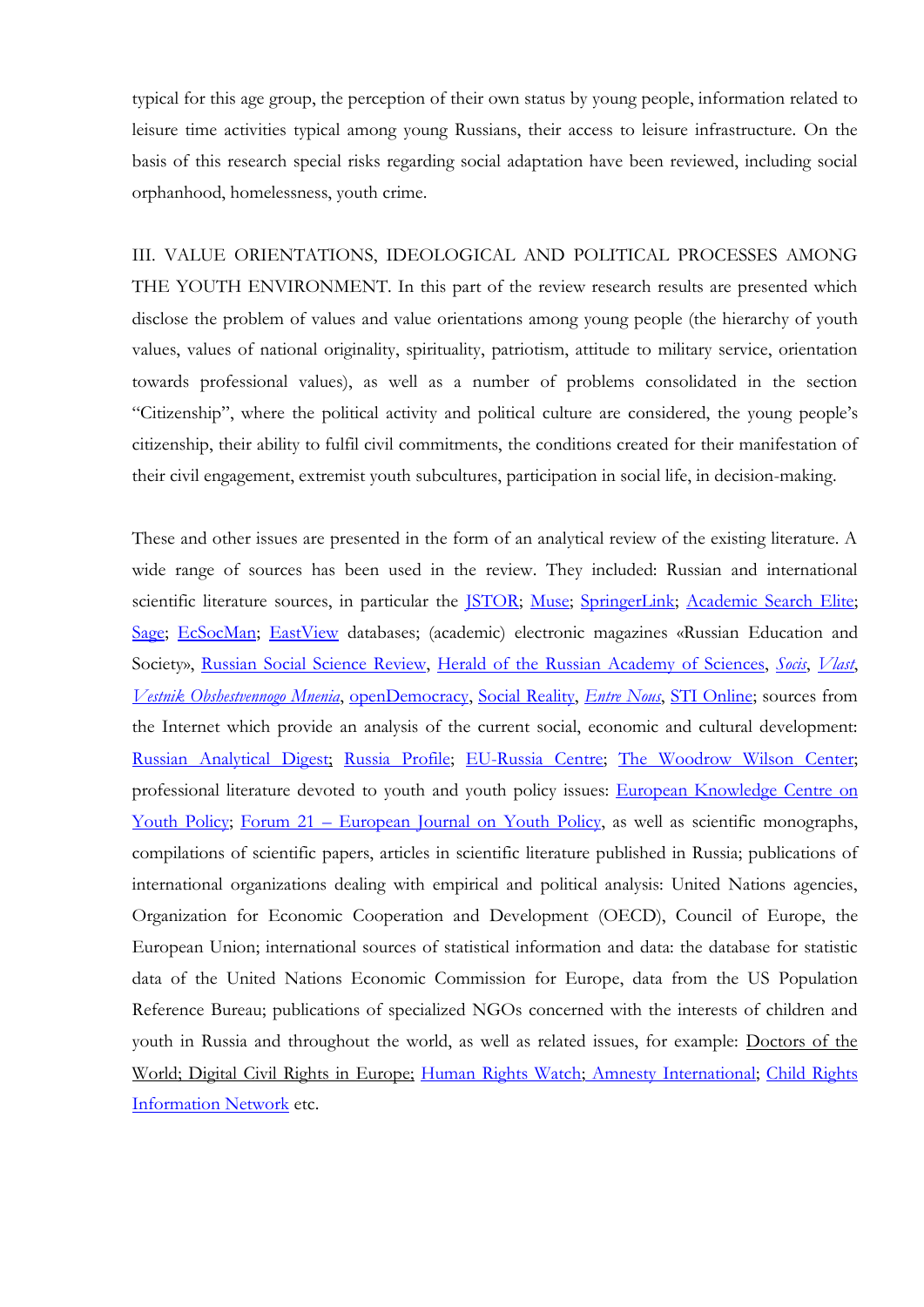The results obtained during analytical work with the literature became the basis for general conclusions and recommendations regarding the development of future research in the area of youth and youth policy. These conclusions and recommendations include the following:

1. It has been determined that the main trends in research regarding Russian youth are: Status of Russian youth in the context of its development and the description of various problems related to it; Values of the young people, especially in relation to the so-called "new Russian reality" of the market economy, the institutes of democracy and law-based government; Citizenship of the young Russians: how the Russian youth understands their relationship with the state and with the nation, as well as with the so-called Russian national values; Educational opportunities for young people in Russia, in the widest sense of the word – from the educational potential of the young population to the functioning of the education system; Demographic problem in Russia, interpreted as the question as to why young Russians do not make the desired contribution to increasing the birth rates.

2. Certain problems have been revealed which 1) have been well studied before earlier and apparently have been entirely left out by contemporary researchers studying youth in Russia; 2) have not been studied in detail; and 3) have not been studied at all. These include such problems as: Subjective experience of what it means to be young in Russia (including gender issues and sexuality issues); Degree of contacts between Russian youth and the outer world (cultureal globalization); Relations between Russian youth and the Russian "near abroad" /former Soviet republics/ and the Russian-speaking communities abroad; (Dynamic) nature of connections between generations and the subjective experience of the youth in this aspect; Nature and character of social interactions among contemporary youth in Russia, including virtual communication channels; Participation of the young people (social, cultural, etc.) in the civil and social life, formal and informal mechanisms of such participation, as well as participation in the official decision-making processes regarding youth policy at the local, regional and federal levels; Lifestyle of modern youth, subcultures, leisure practices, including gender and other aspects; Access issues for young people, including consumption, recreation, education and employment accessibility; Quantitative measurements of the degree of youth problem manifestation (e.g. poor health, drugs, crime, lack of education, sex work) among young people, and in particular among the most vulnerable youth subgroups (homeless youth, youth taken care of through social security, juvenile delinquents, injection drug users, HIVpositive youth).

3. It has been shown that currently research regarding youth in Russia is mostly focused on studying those who are either at the lowest or at the highest steps of the society"s social scale. At the same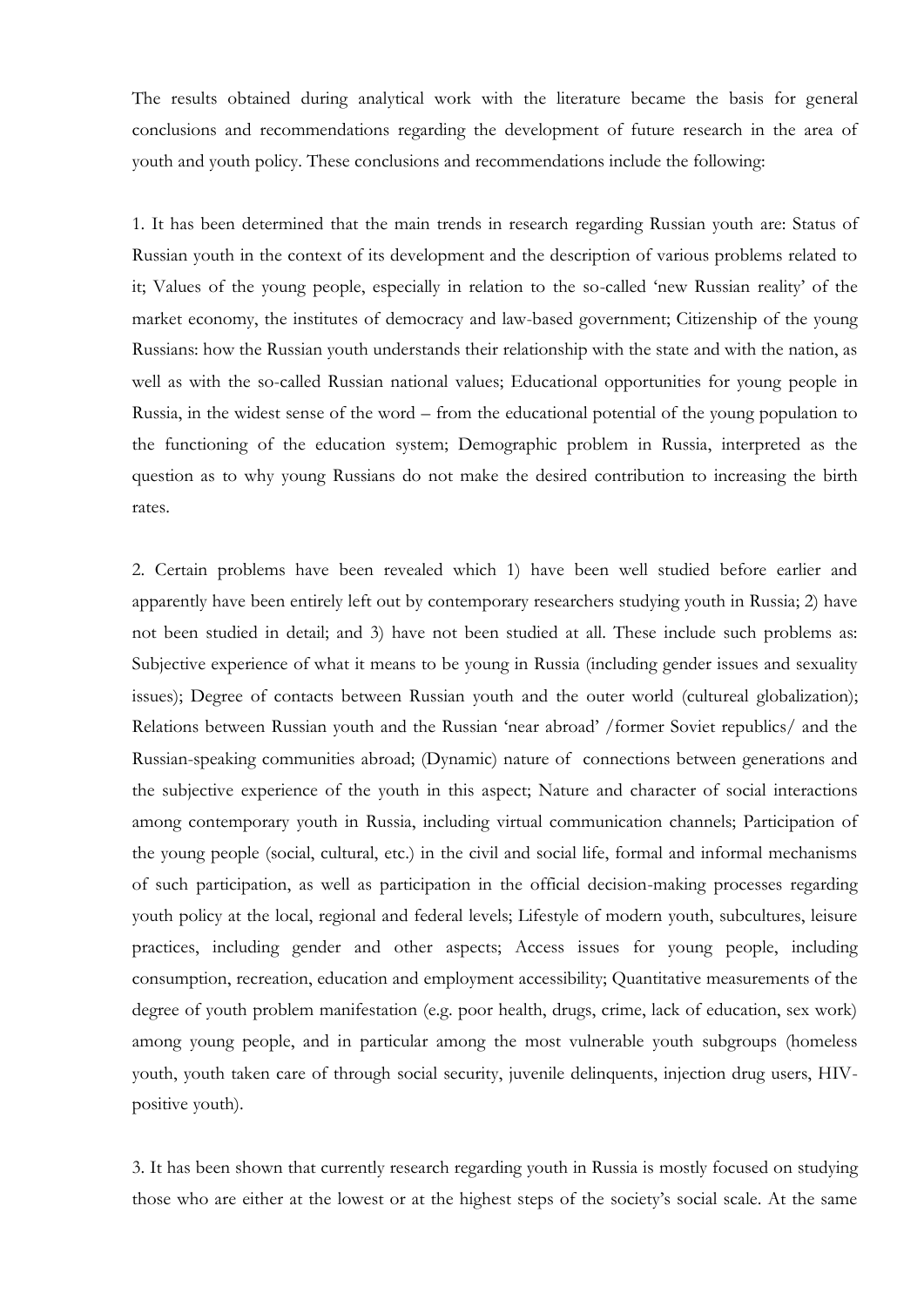time, the majority of "usual" young people are as if dropped out from the field of vision. This is proved by the nearly total absence of studies regarding so-called 'marginal groups'. Young countryfolk, young people from rural areas, HIV-positive youth, young disabled people, youth considered as foreigners are very rarely represented in the studies.

4. The approaches to the United Nations" contribution towards the development of informed youth policy have been substantiated, including the three following areas:

**a). Development of the agenda for research work devoted to youth issues.** At present no consensus has been reached regarding the agenda for research work required in order to develop a youth policy in Russia which would be based on research results. This should not restrain: 1) the UN Team Group"s on Youth Policy (UNTG"s) own research agenda, taking into account the partnership goals and the specific goals of the agencies composing it, and 2) open discussion of these issues by UNTG together with various partners in the national sector of work with youth, i.e. with governmental, non-governmental and research communities. Acting in this way, UNTG as a result will create an opportunity for all the stakeholders at different levels to take part in discussions related to youth policy, which takes place very rarely.

**b). Merging of research and policy development.** This activity implies collaboration between various communities on issues concerning the contents of research and youth policy, as well as in relation to processes by means of which this policy is carried out. It would be advisable for UNTG to think over their strategy regarding proactive collaboration with a wider range of communities interested in youth policy, in addition to the existing UNTG strategy for collaboration with the authorities responsible for youth.

**с). Collaboration with the research market.** It would be worthwhile for UNTG to think about how to develop a more profound understanding of the youth-related research market, recognizing gaps and unmet needs. Then UNTG will possess the basic information for decision-making as to where it is better to make their investments into, as well as to substantiate the preferable problems for financing to the national officials. This process should include a wider range of issues in the area of youth policy than those followed by the governmental officials responsible for youth.

5. A position has been formulated in accordance to which actions regarding reseach should be carried out within the framework of a wider strategy of presence within the Russian youth environment. The involvement strategy as a possible role for UNTG in relation to youth policy in Russia should be focused on such areas as: mutual augmentability of the aspects of national health, development, social policy, labour policy and other areas (in their relation to youth policy); determining the areas where joint actions between UN and the Government will enable to use the limited resources most efficiently (a strategic understanding of the goals and resources); advocacy